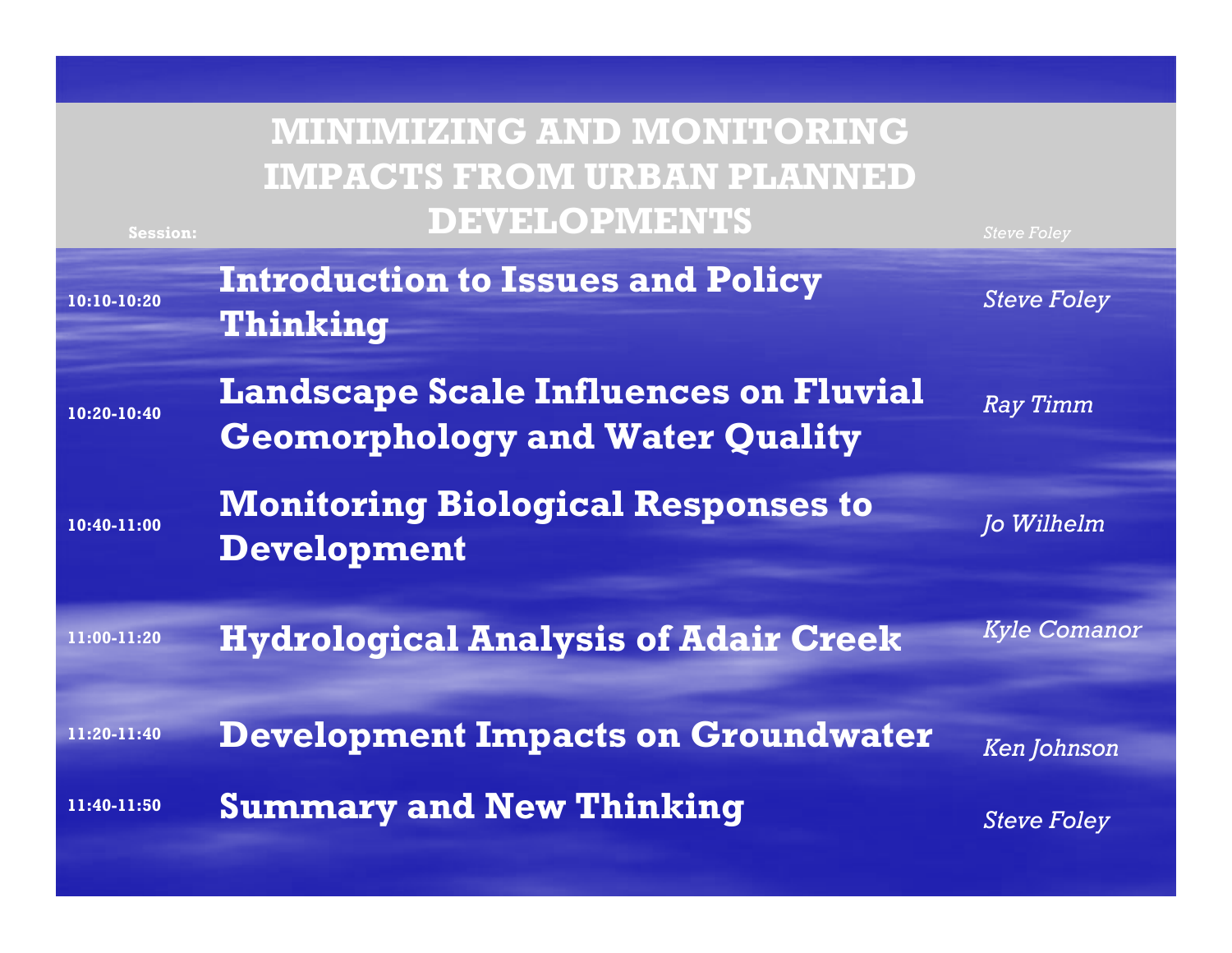#### STORMWATER STANDARDS TIME -LINE

Pre-1975 standards only required engineering design of pipes and ditches

1975 King County began to require some rudimentary flow control on some development

1979 King County introduced the 1979 Surface Water Design Manual –Rational Method for hydrologic modeling, Y&W method for flow control design

–No water quality facility requirements

1990 Revolutionary new 1990 King County Surface Water Design Manual –SBUH required for flow control facility sizing –Biofiltration and wet ponds required –Widely imitated, cutting edge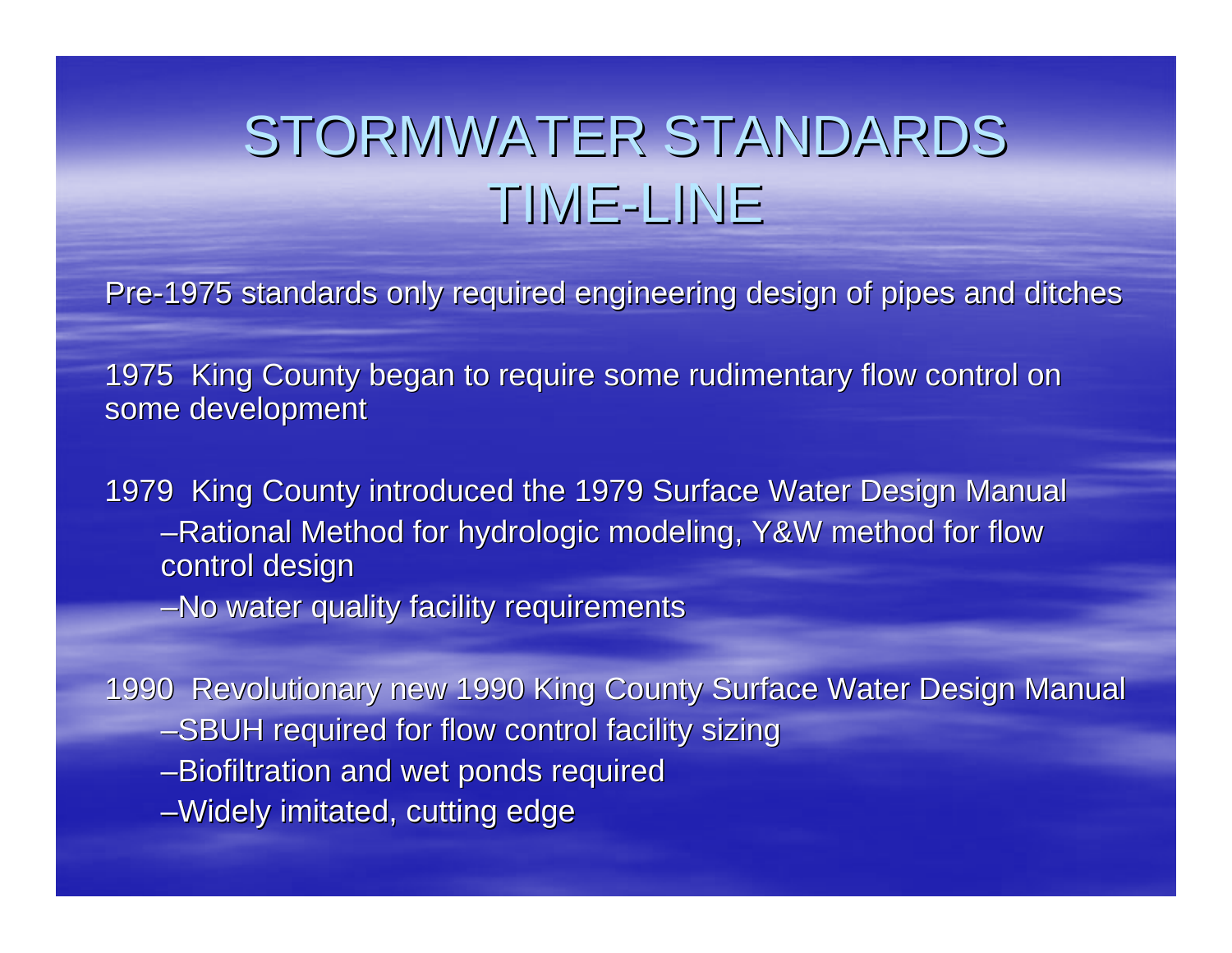#### STORMWATER STANDARDS TIME -LINE

#### 1998 New King County SWDM

- –Introduced continuous hydrologic model, KCRTS, true Introduced continuous hydrologic model, KCRTS, true duration control
- –Introduced small site BMPs emphasizing forest Introduced small site BMPs emphasizing forest retention and dispersion of runoff
- –New, improved water quality facility design methodologies methodologies
- –Introduced new water quality facility types: sand filter, media filtration
- 2005 Latest and Greatest SWDM 2005 Latest and Greatest SWDM
	- –Forested Duration flow control requirement
	- –Introduced LID standards and minimum requirements Introduced LID standards and minimum requirements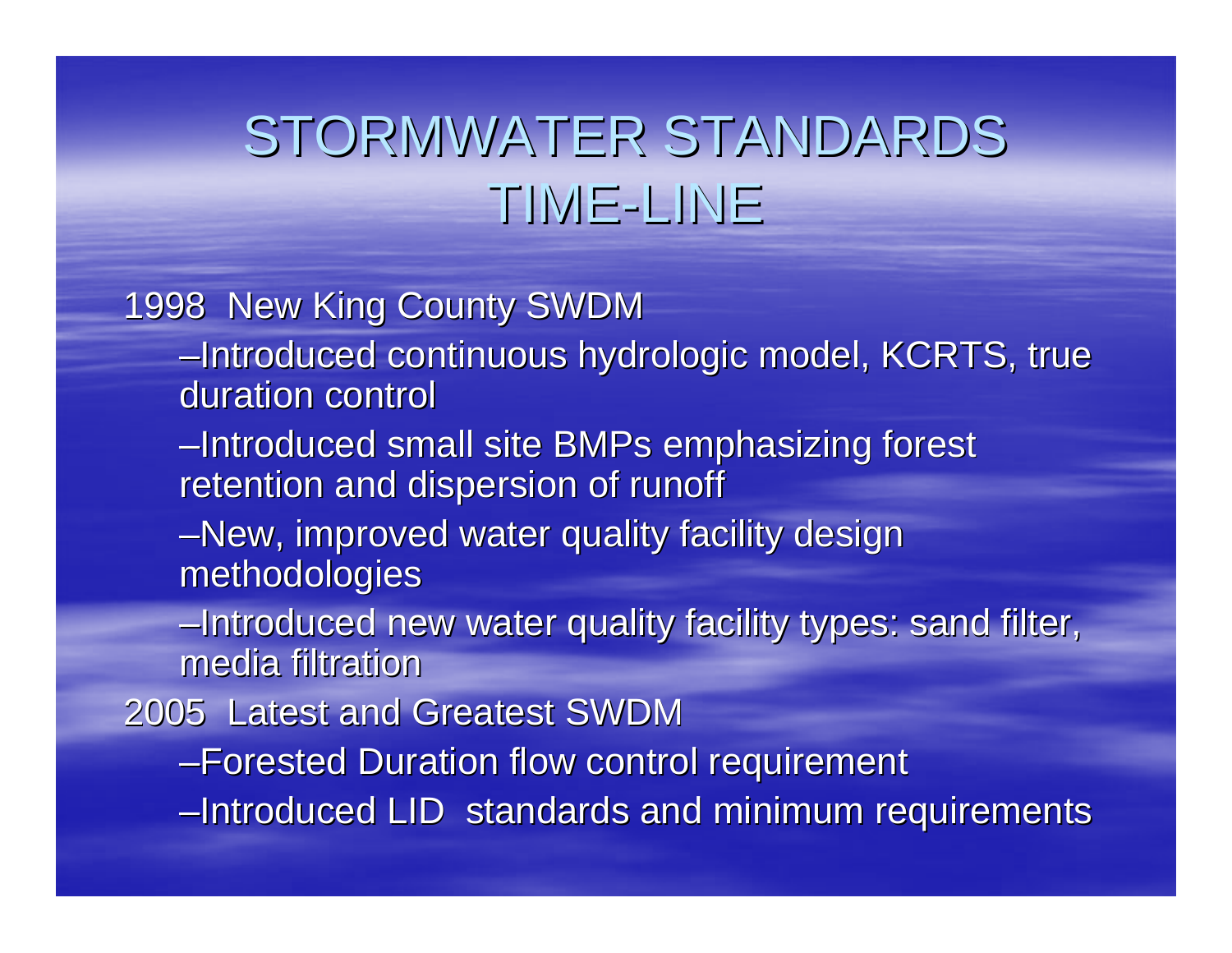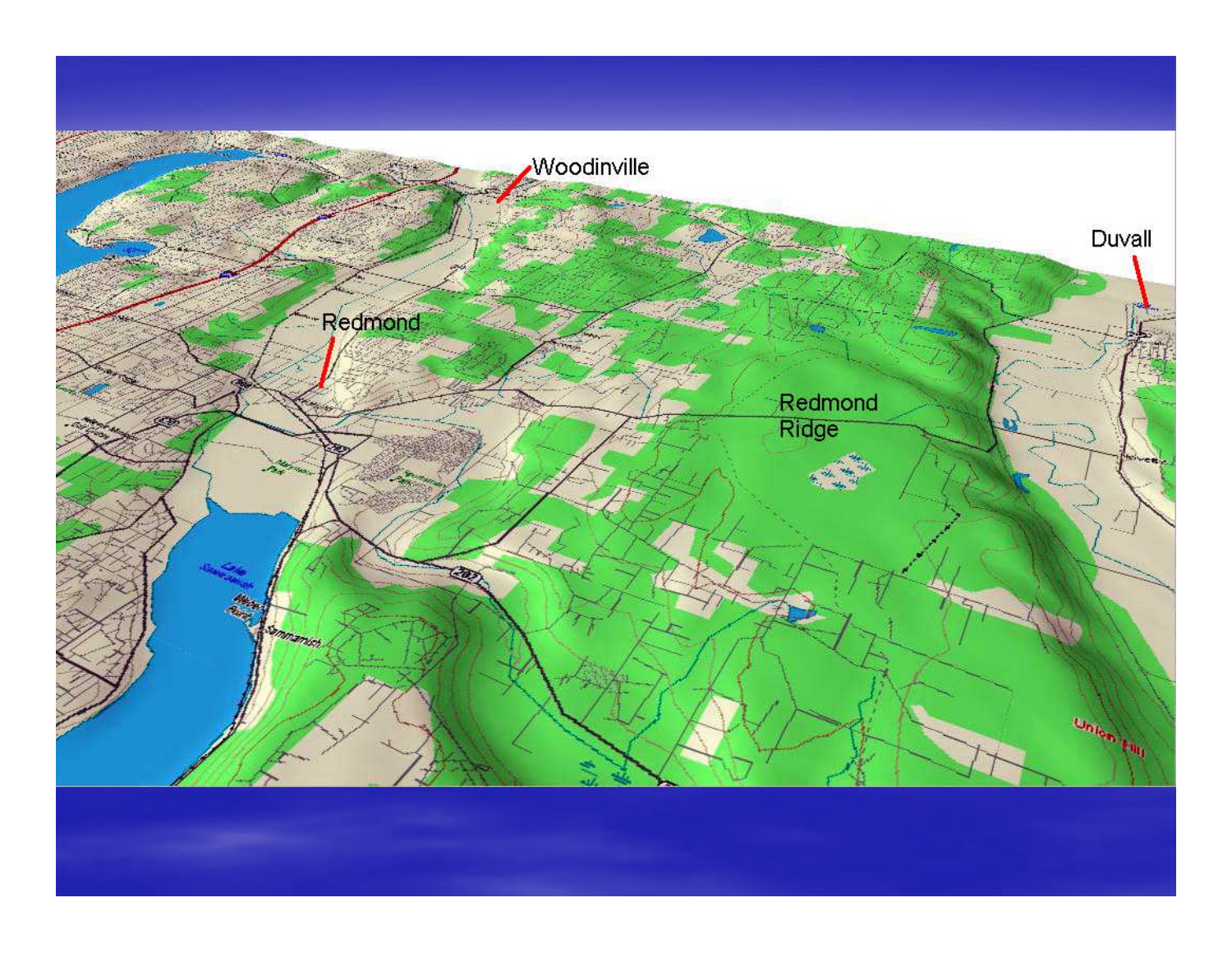## UPD TIME-LINE

**Early 20<sup>th</sup> Century logged repeatedly - 1970s Residential subdivision proposed Early 1990s UPD concept developed, Master Drainage Plan Completed - Mid 1990s UPDs approved Early 21<sup>st</sup> Century construction begun and Lengtury 21st Century construction begun and** post-construction monitoring begun **2005 Mid-point Review of UPDs**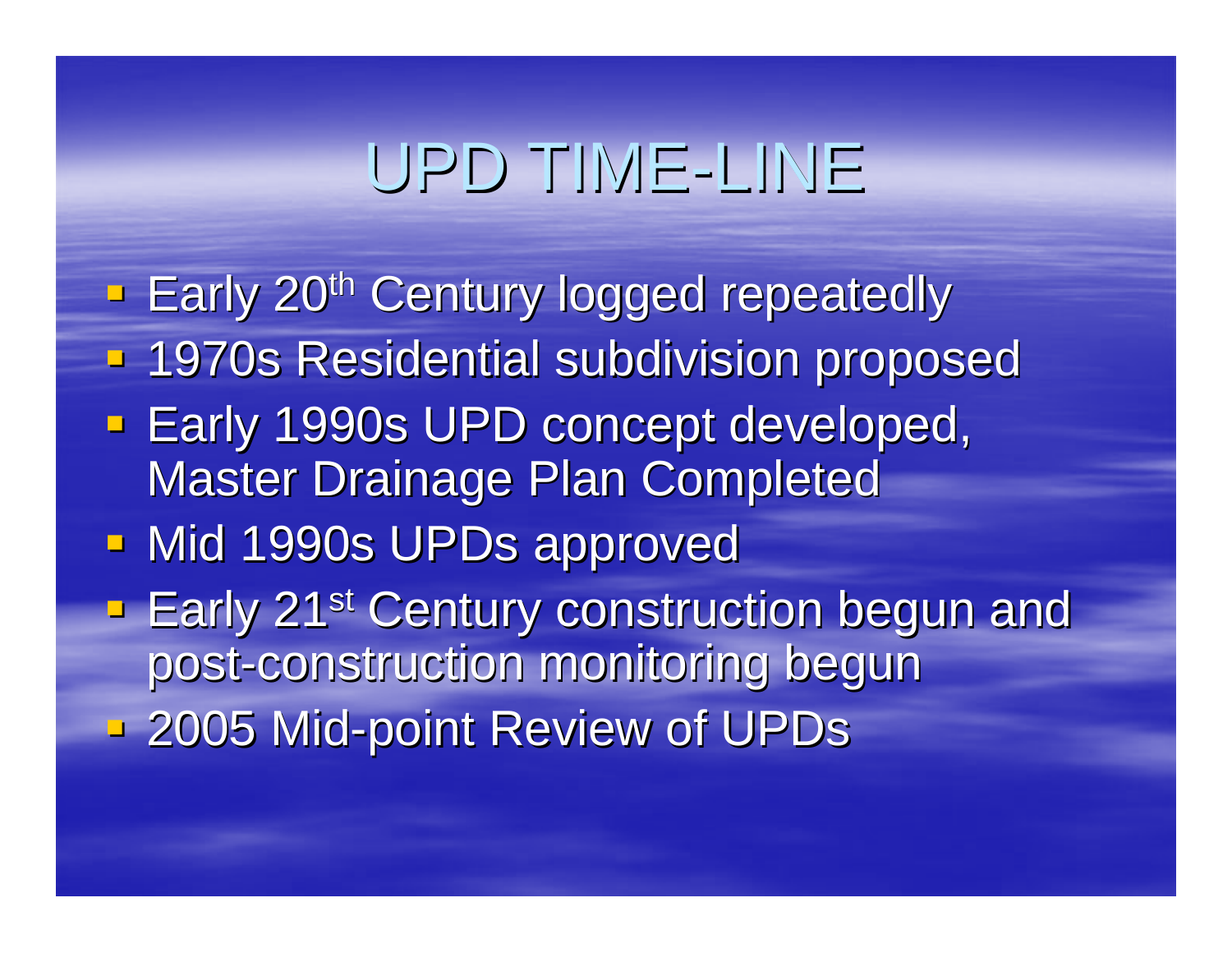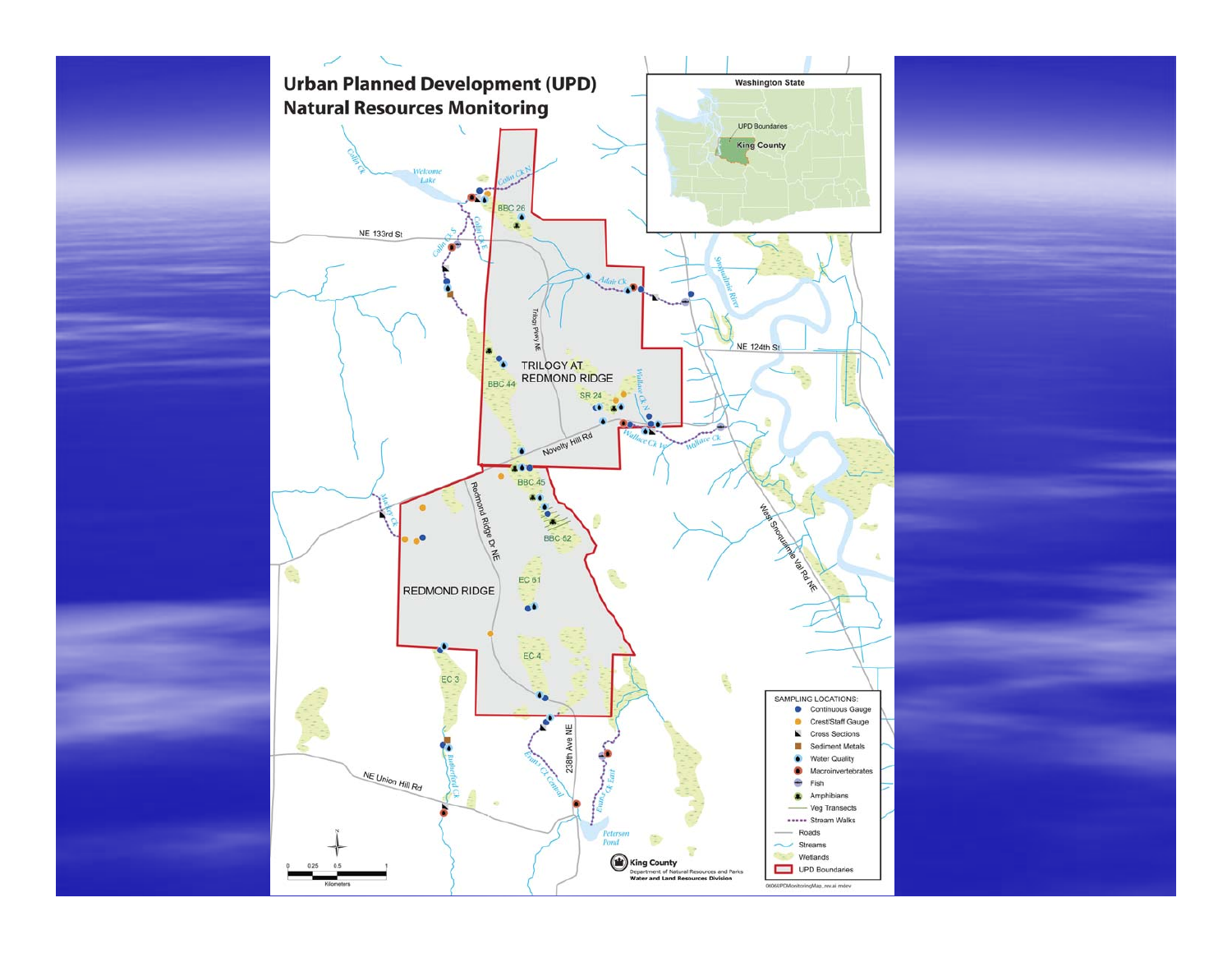## MASTER DRAINAGE PLANS

**Aquatic resources delineated Baseline monitoring - Calibrated HSPF models completed - Project-specific stormwater standards to:** -Minimize wetland water level fluctuation -Prevent stream erosion -Preserve groundwater recharge -Limit pollutants **Requirements went beyond 1990 SWDM - Required post-development monitoring**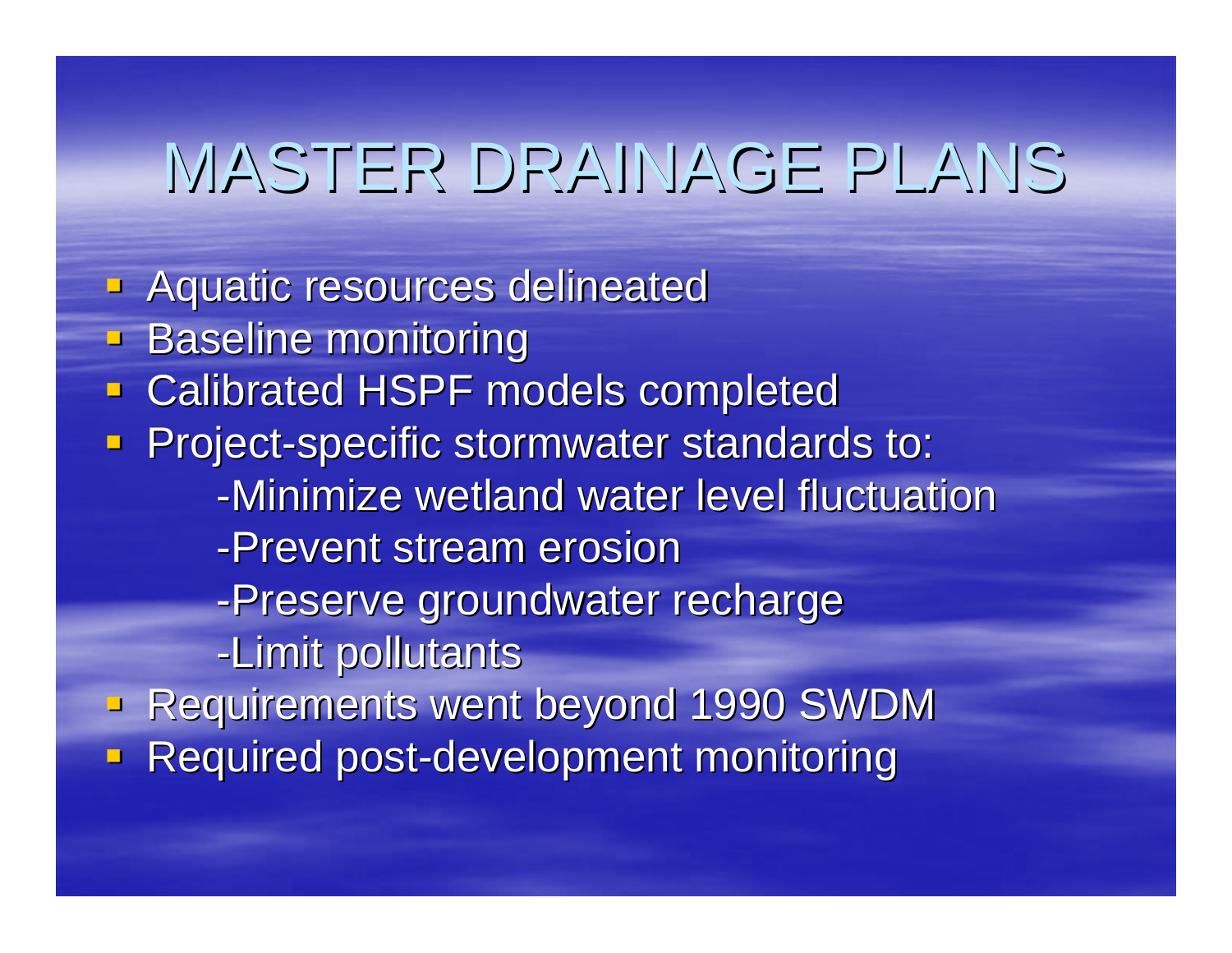### OTHER DESIGN ELEMENTS

**Bypass high flows to Snoqualmie River** Bypass high flows to Snoqualmie River **- Avoid discharges to bog systems Extra-large buffers Soil Amendment - Maximize infiltration Dutfall dispersion - Limit use of copper, zinc**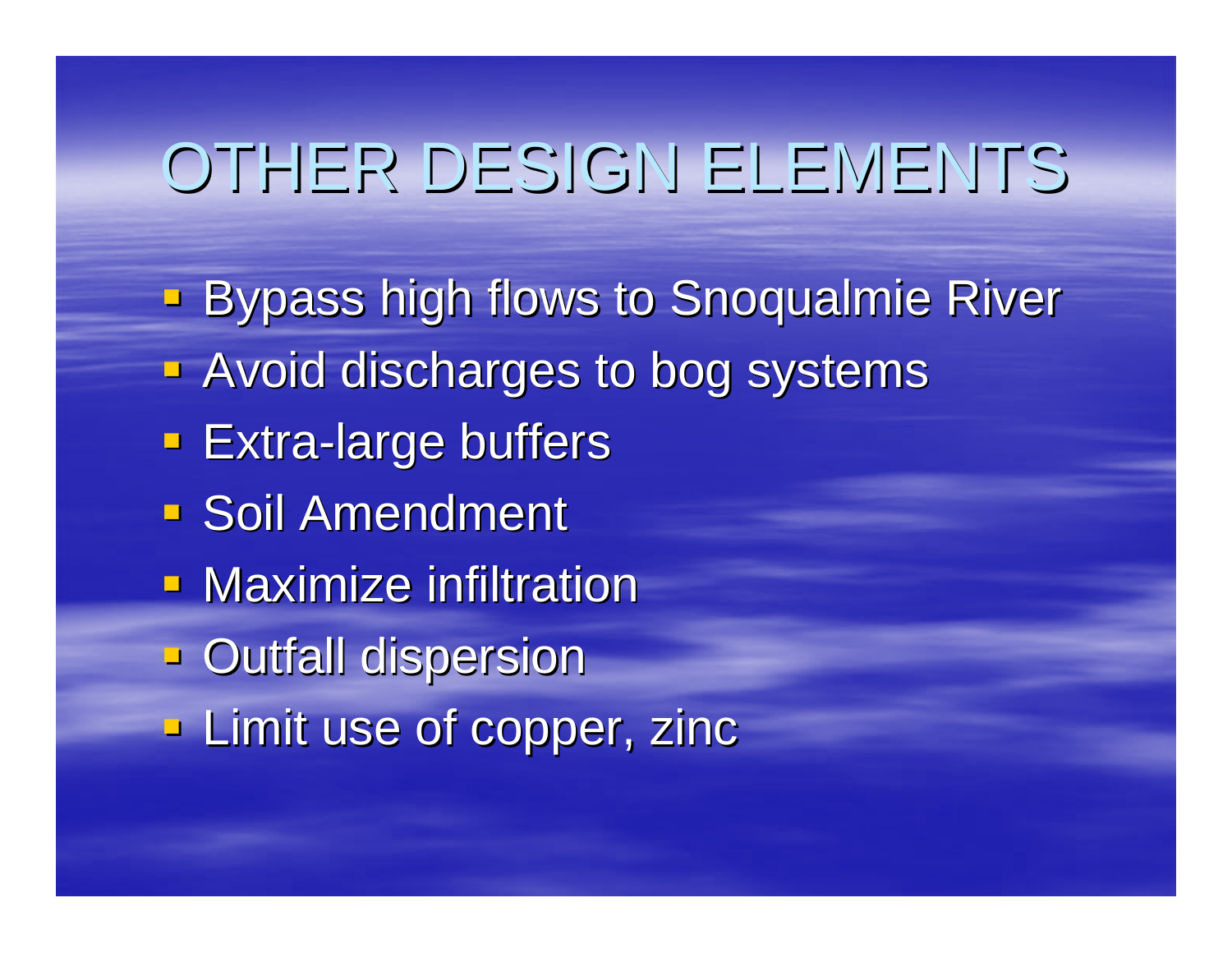# KC SUCCESSFULLY

- **Developed standards that limit stormwater** impacts for a large urban development at a time when much less was known about development impacts to habitat
- **Implemented standards during design and** construction
- **Followed through with long-term** monitoring of impacts to resources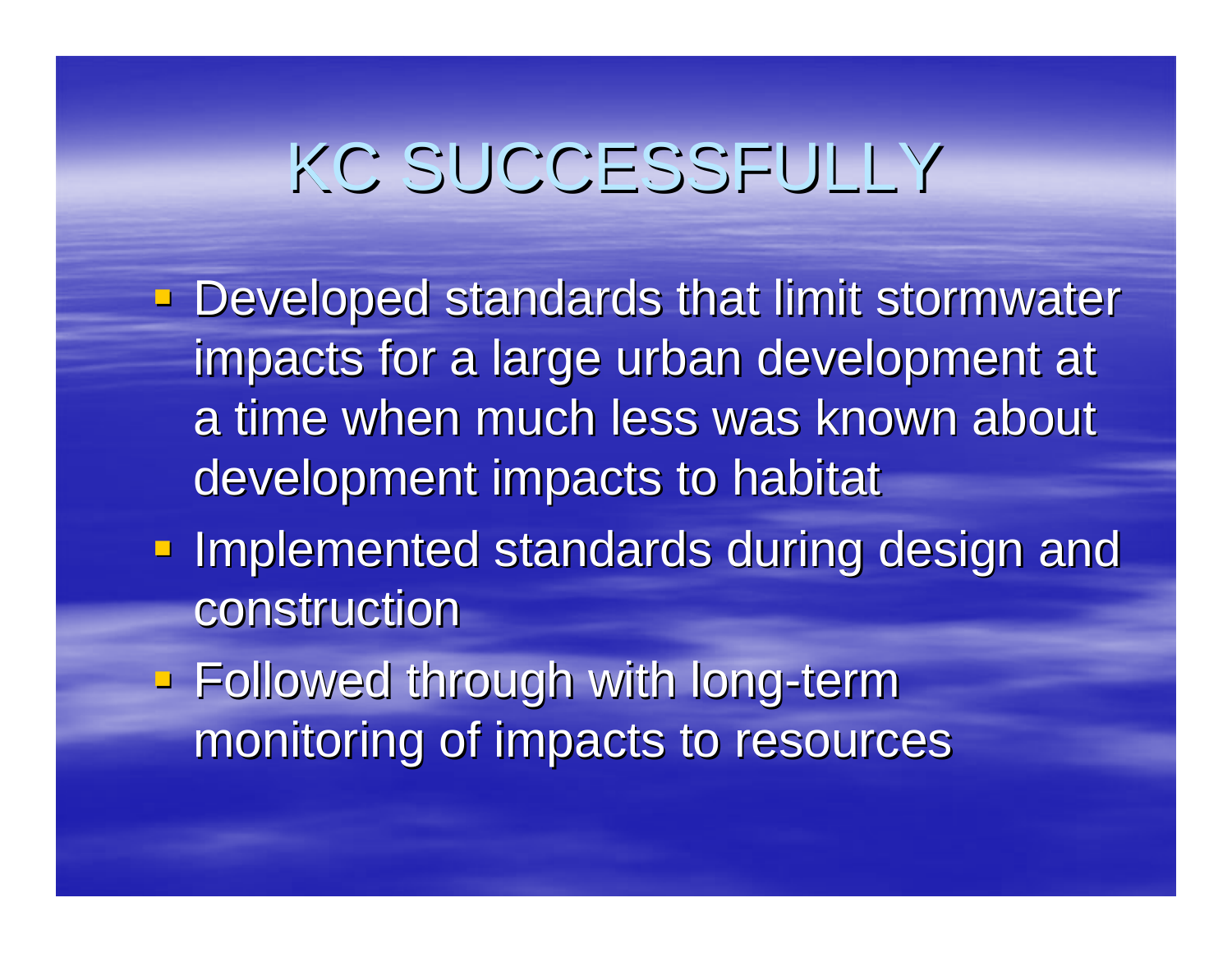### SUMMARY OF FINDINGS

- **Too soon for definite conclusions**
- **UPDs do not seem to have caused obvious** habitat damage or impacts to offsite property
- **Stormwater standards appear to be effective** at limiting impacts
- **Example 2 are occurring that could signal Changes are occurring that could signal** habitat degradation